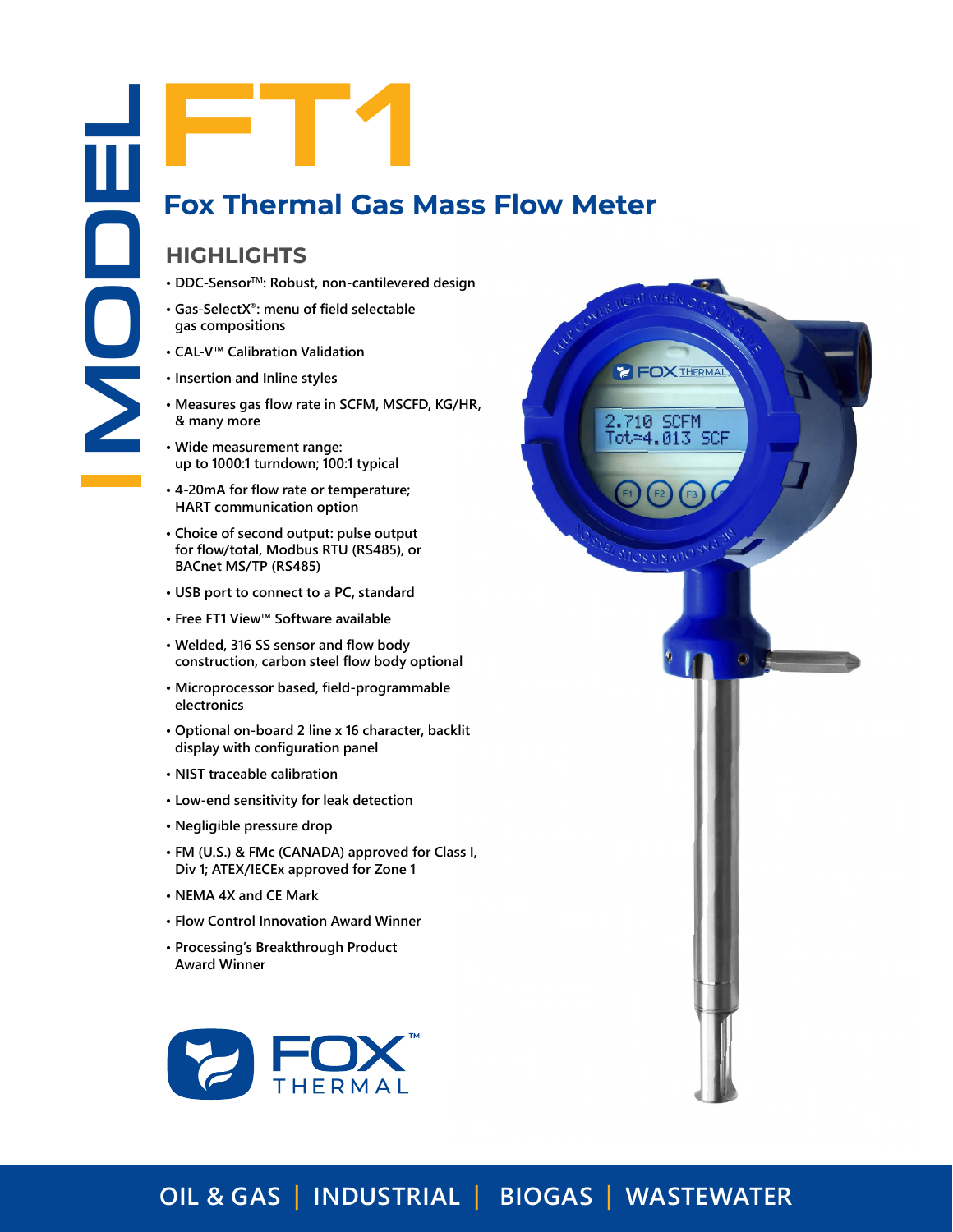# **THERMAL MASS TECHNOLOGY**

# FAST AND FLEXIBLE GAS FLOW MEASUREMENT

The Model FT1 thermal mass flow meter and temperature transmitter can be used in a large variety of industrial and commercial gas flow measurement applications. The FT1 offers the flexibility to monitor multiple gas types at the push of a button, rotate the housing as needed for tight installations, and configure meter settings from advanced software.

### THEORY OF OPERATION

Fox Thermal flow meters use a constant temperature differential (constant Δ T) technology to measure the mass flow rate of gases. The thermal mass flow sensor consists of 2 Resistance Temperature Detectors (RTD's). The Reference RTD measures the gas temperature. Meanwhile, the instrument electronics heat the mass flow sensor, or heated element, to a constant temperature differential (constant Δ T) above the gas temperature and measures the cooling effect of the gas flow. The electrical power required to maintain a constant temperature differential is directly proportional to the mass flow rate of the gas.

# **MODEL FT1**

# FOX THERMAL MODEL FT1 THERMAL GAS MASS FLOW METER FEATURES

The Fox Thermal Model FT1 measures gas flow rate in standard units without the need for temperature or pressure compensation. It provides an isolated 4-20mA output (with a HART option) and a selection of pulse, Modbus RTU (RS485), or BACnet MS/TP (RS485) for a second output.

With an optional on-board 2-line x 16-character backlit display, operators can view flow rate, total, elapsed time, process gas temperature, and alarms. The display is also used in conjunction with the Configuration Panel to access flow meter settings, such as 4-20mA and pulse output scaling, pipe diameter, zero flow cutoff, flow filtering (damping), display options, and high or low alarm limits.

The Model FT1 is available in insertion and inline styles. The insertion style FT1 has a robust stainless steel probe and is easily installed by drilling a hole in the pipe and welding on a 1" NPT coupling. A Fox Thermal-supplied compression fitting secures the probe in place. It is supplied with 316 stainless steel wetted materials standard. Inline styles of the FT1 are available in both stainless steel and carbon steel with NPT and 150lb flange options. See Specification section for details on sizing. A USB port to connect to a computer or laptop is standard; interface options include HART, Modbus RTU (RS485) and BACnet MS/TP (RS485).

Fox Thermal has certified cleaning and bagging procedures for flow meters to be used in oxygen applications.



*The DDC-Sensor™ allows the user to swivel the probe ±180° into four positions.*

### ADVANCED FEATURES

Suitable for harsh and hazardous environments, the instrument features:

- Robust DDC-Sensor™Design
- Gas-SelectX® with a selection of pure gases or a gas mix (up to five gases)
- CAL-V™ Calibration Validation
- Rotatable probe: allows ±180 degree swivel
- FM/FMc, ATEX, IECEx approvals. CE mark.
- 10-30VDC power input, standard
- NIST-traceable calibration
- Free FT1 View™ Software
- High and low alarm limits
- Wetted materials are all welded, 316 stainless steel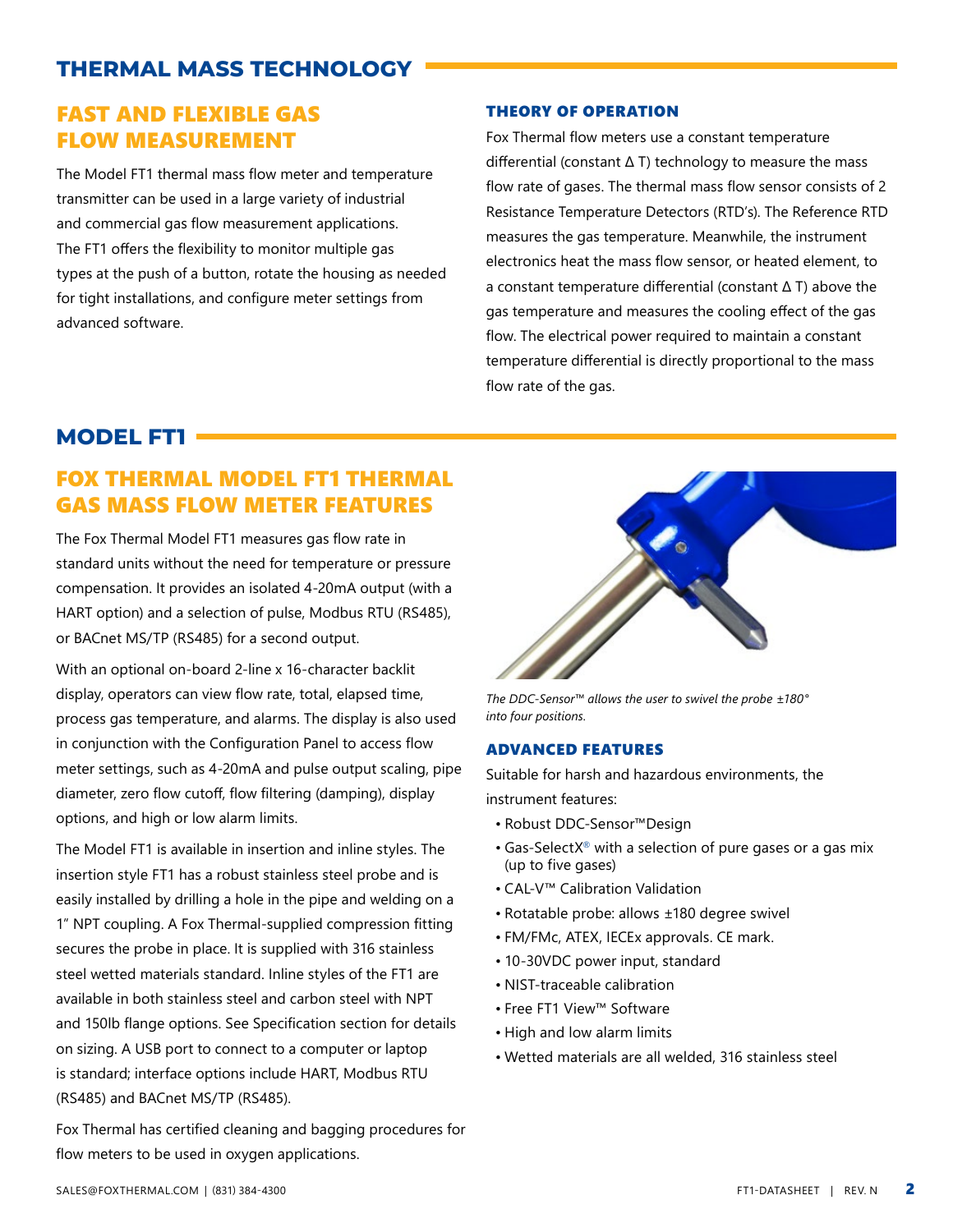# **ADVANCED TECHNOLOGY**

# DIGITAL TECHNOLOGY PLATFORM

### DDC-SENSORTM TECHNOLOGY

The Fox Thermal DDC-Sensor™ is a state-of-the-art sensor technology used in the Fox Thermal Model FT1 Thermal Gas Flow Meter. The DDC-Sensor™, a Direct Digitally Controlled sensor, is unlike other thermal flow sensors available on the market. Instead of using traditional analog circuitry, the DDC-Sensor™ is interfaced directly to the FT1 microprocessor for more speed and programmability. The DDC-Sensor™ accurately responds to changes in process variables (gas flow rate, pressure, and temperature) to determine mass flow rate, totalized flow, and temperature.

Fox Thermal's DDC-Sensor™ provides a technology platform for calculating accurate gas correlations. The FT1 correlation algorithms allow the meter to be calibrated on a single gas in the factory while providing the user the ability to select other gases in the Gas-SelectX® menu. With its DDC-Sensor™ and advanced correlation algorithm, the FT1 is a precision, multigas-capable thermal gas flow meter.

### GAS-SELECTX® GAS SELECTION MENU

Process Engineers need a fast solution to their monitoring needs. For these cases, Fox Thermal has developed the Gas-SelectX® gas menu feature for the Model FT1 flow meter. Gas-SelectX® allows the user to choose from a menu of several common gases or gas mixtures for their application. Visit the **[Fox Thermal website](https://www.foxthermal.com/products/ft1.php#gasSelectX)** to view the gases available in the gas menu for the FT1.

The meter's proprietary algorithms allow the user to switch gases or gas mixes in the field, as needed. This makes the FT1 ideal for measurement of Digester Gas, Liquefied Petroleum Gas (LPG) and a variety of other biogases. Whether you need to measure natural gas or air, CO2 or digester gas, the FT1 brings these options and more to the user with a push of a button.

### CAL-VTM

For customers that need a quick and easy way to verify the calibration of the meter in the field, the Model FT1 offers the CAL-V™ feature. This feature can be initiated through the meter's optional display configuration panel or the FT1 View™ Software. The test takes less than 5 minutes to run and produces a pass/fail result at the conclusion of the test. A fail result may indicate either a dirty sensor or the need to recalibrate.

If the CAL-V™ test is performed using the FT1 View™ software, a Calibration Validation Certificate can be produced at the conclusion of the test. The certificate will show the date and time of the test along with meter data such as firmware version, and meter serial number. This in-situ calibration validation helps operators comply with environmental mandates and eliminates the cost and inconvenience of annual factory calibration.

### FT1 VIEW™ SOFTWARE

Fox Thermal has developed advanced software - FT1 View™ a free PC-compatible application available for download from the Fox Thermal website. Connect your laptop, PC, or control station to the meter using the USB port interface to access the meter's data and configure the meter's settings.

**FT1 View™ allows:** 

- Quick access to all configuration parameters with pop-up windows and pull down menus
- Selection of measurement units, flow and temperature ranges, alarm settings and more
- Print or save a CAL-VTM Calibration Validation Certificate
- Set alarms; display alarm codes
- Storage of meter configurations to a file that can be archived
- Simulation mode used to align 4-20mA output with the input to customer's PLC/DCS
- Raw data to be viewed in order to diagnose or troubleshoot your meter
- Data logging to an Excel® spreadsheet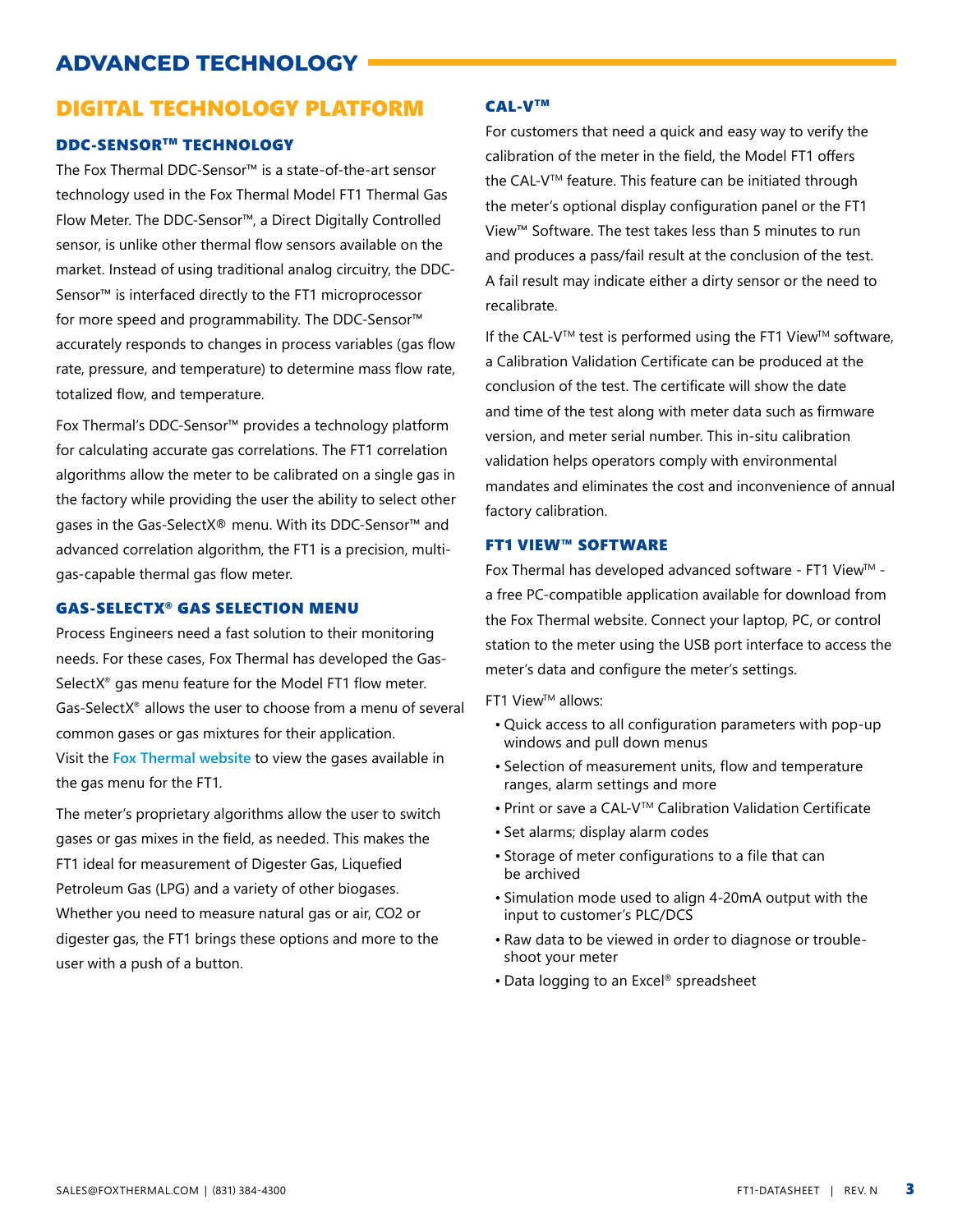# **DIMENSIONS**

# INSERTION STYLES

Assuming there is no insulation or retractor, Fox recommends the following probe lengths:

| <b>Pipe Size</b>             | Probe Lengh |  |  |
|------------------------------|-------------|--|--|
| $1.5$ " (40mm) to 6" (150mm) | 6-inch      |  |  |
| 8" (200mm) to 12" (300mm)    | 9-inch      |  |  |
| 14" (350mm) to 18" (450mm)   | 12-inch     |  |  |

#### Use the equation below for larger pipe sizes

| Probe Lengths in inches $(cm) =$ |             |  |  |  |  |
|----------------------------------|-------------|--|--|--|--|
| 6.0(15.2)                        | 9.0(22.9)   |  |  |  |  |
| 12.0(30.5)                       | 15.0 (38.1) |  |  |  |  |
| 18.0 (45.7)                      | 24.0 (61.0) |  |  |  |  |
| 30.0 (76.2)                      | 36.0 (91.4) |  |  |  |  |

### EQUATION

**Equation for selecting insertion flow meter probe length:** Probe length =  $\frac{1}{2}$  pipe ID (in inches) +  $3''$  + thickness of insulation (if any) + 10" (for retractor if supplied). Round up to the next standard probe length available.

**Note:** Contact Fox for longer probes.

# **APPROVALS**

### **CE Mark: Approved**

EMC Directive: 2014/30/EU

Electrical Equipment for Measurement, Control and Lab Use: EN61326-1:2013

EU Directive: 2014/68/EU

Weld Testing: EN ISO 15614-1 and EN ISO 9606-1, ASME B31.3

### **FM (FM16US0005X) & FMc (FM16CA0005X): Approved**

Class I, Division 1, Groups B, C, D; Class II, Division 1, Groups E, F, G; Class III, Division 1; T4, Ta =  $-40^\circ$  to 70 $°C$ ; Class I, Zone 1, AEx/Ex db IIB + H2 T4; Gb Ta =  $-40^{\circ}$ C to 70 $^{\circ}$ C; Type 4X, IP66/67

## INLINE STYLES

Inline pipe sizes, materials, and end connections are listed in the table below.

| Inline pipe sizes in inches $=$ |  |  |  |  |      |  |  |  |           |      |  |  |
|---------------------------------|--|--|--|--|------|--|--|--|-----------|------|--|--|
| በ 75                            |  |  |  |  | 1.00 |  |  |  |           | 1.25 |  |  |
| 1.50                            |  |  |  |  | 2.00 |  |  |  | $\bigcap$ | 2.50 |  |  |
| 3 O.O                           |  |  |  |  | 4.00 |  |  |  |           | 6.00 |  |  |

 $\bigcirc$  = SS  $\bigcirc$  = CS  $\bigcirc$  = NPT Ends  $\bigcirc$  = 150lb flanges

Note: See **[FT1 Model Codes](https://www.foxthermal.com/products/pdf/ft1/ft1-model-codes.pdf)** document for more information.

Note: Inline flow bodies include built-in flow conditioners. **[FC20 Flow Conditioners](https://www.foxthermal.com/products/pdf/fc20-datasheet.pdf)** are available as an option for insertion flow meters..

### PROBE DIAMETER

Insertion and inline flow Meters: Probe diameter: 3/4"

### DRAWINGS

See **[FT1 Dimensional Drawings](https://www.foxthermal.com/literature/#drawings)** on Fox Thermal website.

### **ATEX (FM16ATEX0013X): Approved**

II 2 G Ex db IIB + H2 T4; Gb Ta = -40˚C to 70˚C; IP66/67 II 2 D Ex tb IIIC T135°C; Db Ta =  $-40^{\circ}$ C to 70°C; IP66/67

**IECEx (IECEx FMG 16.0010X): Approved**

Ex d IIB + H2 T4; Gb Ta = -40°C to 70°C; IP66/67 Ex tb IIIC T135°C; Db Ta = -40°C to 70°C; IP66/67

### **ATEX and IECEx Standards:**

| FN 60079-0:2012 + A11:2013 | IEC 60079-0:2011  |
|----------------------------|-------------------|
| EN 60079-1:2014            | IEC 60079-1:2014  |
| EN 60079-31:2014           | IFC 60079-31:2013 |
| EN 60529:1991 + A1:2000    | IFC 60529:2001    |



SALES@FOXTHERMAL.COM | (831) 384-4300 FT1-DATASHEET | REV. N FT1 meters installed for natural gas sub-metering at a major hotel/casino in Las Vegas, NV.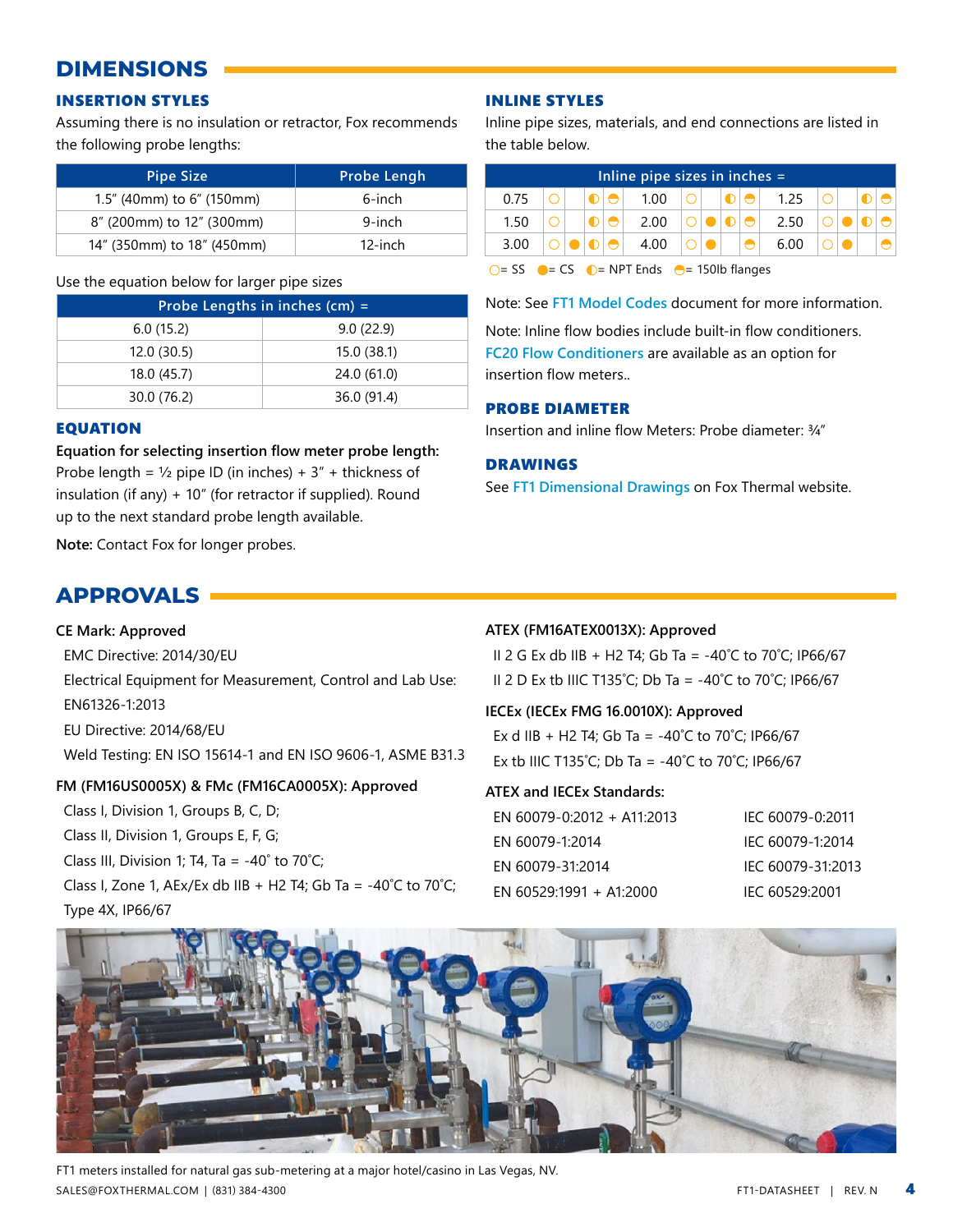# **SPECIFICATIONS**

### PERFORMANCE SPECS

#### **Flow Accuracy:**

Air: ±1% of reading ±0.2% of full scale Other gases: ±1.5% of reading ±0.5% of full scale Accuracy specification applies to customer's selected flow range Maximum range: 15 to 25,000 SFPM (0.07 to 120 NMPS) Minimum range: 15 to 500 SFPM (0.07 to 2.4 NMPS) Straight, unobstructed pipe requirement:

- Insertion: 15 diameters upstream 10 downstream
- Inline: 8 diameters upstream, 4 downstream

**Flow Repeatability:** ±0.2% of full scale

**Flow Response Time:** 0.8 seconds (one time constant)

#### **Temperature Accuracy:** ±1° F (±0.6° C)

#### **Calibration:**

Factory Calibration to NIST traceable standards

#### **CAL-V™:**

In-situ, operator-initiated calibration validation

### OPERATING SPECS

#### **Gas-SelectX® Gas Selections:**

Pure Gas menu and a 5-gas mix to suit any application. See the Fox Thermal website for more information on current **[availability of gases](https://www.foxthermal.com/products/ft1.php#gasSelectX)**.

#### **Gas Pressure (maximum; at 100°F):**

Insertion: 740 psig (51 barg) 316 SS inline w/NPT ends: 500 psig (34 barg) 316 SS inline w/150lb flanges: 230 psig (16 barg) CS inline w/NPT ends: 500 psig (34 barg) CS inline w/150lb flanges: 285 psig (20 barg) Retractor: 150 psig (10.3 barg) Notes:

• Check with factory for higher pressure options.

- With Teflon Ferrule option (P/N 106415), maximum gas pressure is 60 psig (4.1 barg).
- Pressure ratings stated for temperature of 100°F (38°C).

#### **Temperature:**

DDC-Sensor™: -40 to 250°F (-40 to 121°C) Enclosure: -40 to 158°F (-40 to 70°C)\* \*NOTE! Display dims below -4˚F (-20˚C); function returns once temperature rises again.

#### **Flow Velocity Range:**

15 to 25,000 SFPM at 70°F (0.07 to 120 NMPS at 0°C) Turndown: up to 1000:1; 100:1 typical

| <b>Flow Ranges - Insertion Meters</b> |              |              |              |  |  |  |
|---------------------------------------|--------------|--------------|--------------|--|--|--|
| Pipe Diameter                         | <b>SCFM</b>  | <b>MSCFD</b> | NM3/Hr       |  |  |  |
| 1.5" (40mm)                           | $0 - 354$    | $0 - 510$    | $0 - 558$    |  |  |  |
| 2" (50mm)                             | $0 - 583$    | $0 - 840$    | $0 - 920$    |  |  |  |
| $2.5''$ (63mm)                        | $0 - 830$    | $0 - 1,310$  | $0 - 1,200$  |  |  |  |
| 3" (80mm)                             | $0 - 1,280$  | $0 - 1,840$  | $0 - 2,020$  |  |  |  |
| 4" (100mm)                            | $0 - 2,210$  | $0 - 3,180$  | $0 - 3,480$  |  |  |  |
| 6" (150mm)                            | $0 - 5,010$  | $0 - 7,210$  | $0 - 7,910$  |  |  |  |
| 8" (200mm)                            | $0 - 8,680$  | $0 - 12,500$ | $0 - 13,700$ |  |  |  |
| 10" (250mm)                           | $0 - 13,600$ | $0 - 19,600$ | $0 - 21,450$ |  |  |  |
| 12" (300mm)                           | $0 - 19,400$ | $0 - 27,900$ | $0 - 30,600$ |  |  |  |

NOTE! To determine if the FT1 will operate accurately in other pipe sizes, divide the maximum flow rate by the pipe area. The application is acceptable if the resulting velocity is within the velocity range above. [Check Fox Thermal website for velocity calculator.](https://www.foxthermal.com/products/velocitycalculator.php)

| <b>Flow Ranges - Inline Meters</b> |             |              |             |  |  |  |
|------------------------------------|-------------|--------------|-------------|--|--|--|
| Pipe Diameter                      | <b>SCFM</b> | <b>MSCFD</b> | NM3/Hr      |  |  |  |
| 0.75''                             | $0 - 93$    | $0 - 134$    | $0 - 146$   |  |  |  |
| 1 <sup>''</sup>                    | $0 - 150$   | $0 - 216$    | $0 - 237$   |  |  |  |
| 1.25''                             | $0 - 260$   | $0 - 374$    | $0 - 410$   |  |  |  |
| 1.5"                               | $0 - 354$   | $0 - 510$    | $0 - 558$   |  |  |  |
| 2"                                 | $0 - 583$   | $0 - 840$    | $0 - 920$   |  |  |  |
| 2.5''                              | $0 - 830$   | $0 - 1,310$  | $0 - 1,200$ |  |  |  |
| 3"                                 | $0 - 1,280$ | $0 - 1,840$  | $0 - 2,020$ |  |  |  |
| 4 <sup>''</sup>                    | $0 - 2,210$ | $0 - 3,180$  | $0 - 3,480$ |  |  |  |
| 6"                                 | $0 - 2.500$ | $0 - 3.600$  | $0 - 3.950$ |  |  |  |

NOTE! Consult factory for flow ranges above those listed. Inline meters above 2,500 SCFM (3,950 NM3/H) may require third party calibration. Contact Fox Thermal.

#### **Relative Humidity:**

90% RH maximum; non-condensing

#### **Units of Measurement (field-selectable):**

SCFM, SCFH, NM3/M, NM3/H, NM3/D, NLPS, NLPM, NLPH, MCFD, MSCFD, SCFD, MMSCFD, MMSCFM, SM3/D, SM3/H, SM3/M, LB/S, LB/M, LB/H, LB/D, KG/S, KG/M, KG/H, SLPM, MT/H

**Input Power:** 12 to 28 VDC, 6 watts max.

Full input power range: 10 to 30 VDC. 20 Watt or greater power supply is recommended

#### **Outputs:**

Channel 1: Standard isolated 4-20mA output for flow or temperature; fault indication per NAMUR NE43; HART communication option. Channel 2: Option of a) pulse output or b) Serial Communication (Modbus RTU (RS485) or BACnet MS/TP (RS485)) Isolated pulse output: 5 to 24VDC, 20mA max., 0 to 100Hz for flow (the pulse output can be used as an isolated solid state output for alarms).

#### **Serial Communication:**

USB connector for connecting to a laptop or computer is standard. Optional isolated communication outputs: Modbus RTU (RS485), BACnet MS/TP (RS485).

Free PC-based software tool - FT1 View™ - provides complete configuration, remote process monitoring, and data logging functions.

#### **4-20mA and Pulse Verification:**

Simulation mode used to align 4-20mA output and pulse output (if ordered) with the input to customer's PLC/DCS.

#### PHYSICAL SPECS

**Probe diameter:**

# $3/4"$

**Sensor Material:** 316 stainless steel

**Enclosure:**

NEMA 4X, aluminum, dual ¾" FNPT conduit entries.